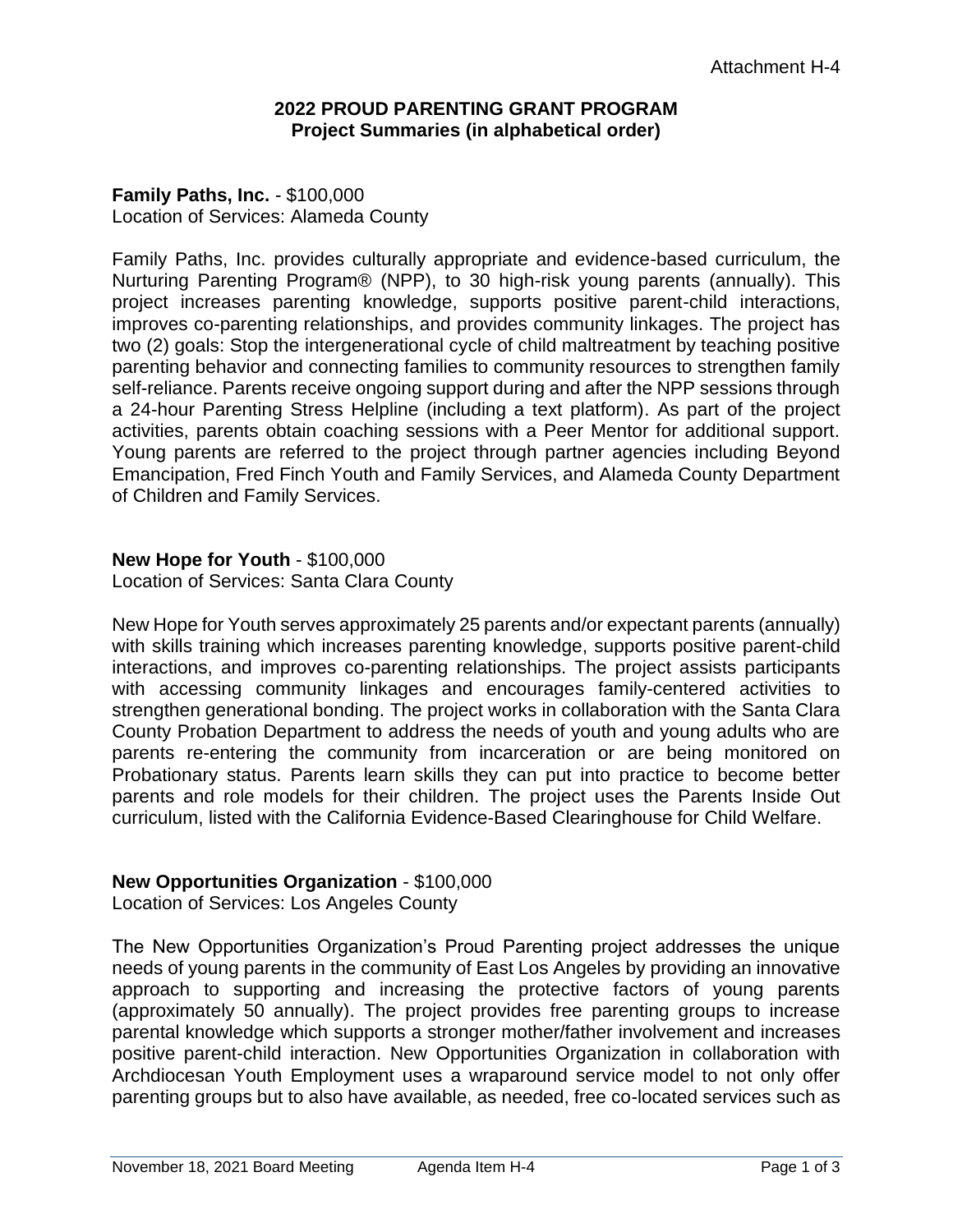mental health, individualized case management, co-case management, employment, education, paid work experience opportunities, and soft skills training.

#### **Rite of Passage Adolescent Treatment Centers and Schools, Inc.** - \$99,983 Location of Services: Imperial County

Rite of Passage Adolescent Treatment Centers and Schools, Inc. and its collaborating agencies, provide parenting services to approximately 50 young or expectant parents (annually) in Imperial County. The project provides trauma-informed, culturally, and developmentally appropriate services which target identified risks and needs to increase parenting skills, promote healthy families, and reduce socio-economic barriers. The program follows the Principles of Effective Intervention by responding to these risk/needs by creating individualized service plans and prescribing interventions that are researchbased, including Active Parenting – First Five Years, Making Parenting a Pleasure, and Aggression Replacement Training curricula. The project also provides workforce training through the National Retail Foundation RISEUP curriculum. The case management services reduce barriers and link parents to resources such as education, mental health, medical, transportation, childcare, and local job openings to maintain their success as parents.

# **Tulare County Office of Education** - \$100,000

Location of Services: Tulare County

The Tulare County Parenting Program utilizes a case management approach to ensure all eligible participants (approximately 20 annually) are referred to the vast array of local community resources, as needed. Specifically, the case manager works with each participant to develop an individualized case plan which includes parenting classes. Four local area parenting program providers offer an evidence-based parenting program called SafeCare®. Community partners include the Parenting Network, the Cutler-Orosi Parent Education Center, the Woodlake Family Resource Center, and the Community Service Employment Training. The three (3) project goals are: 1) Increase levels of family support services for eligible young parents or expectant parents to break the intergenerational cycle of violence and delinquency; (2) Increase parenting skills by providing parenting programs that focus on greater family functioning and parenting confidence; and (3) Reduce the number of substantiated cases of child physical abuse and neglect.

# **Vista Community Clinic** - \$100,000

Location of Services: San Diego County

Vista Community Clinic provides parenting education, case management services, and anti-recidivism assistance to approximately 75 young parents (annually) involved in the juvenile justice system and/or who are crossover youth within the child welfare system. The project recruits participants with the assistance and support of the San Diego County Probation and Child Welfare Services Departments. The project uses the evidence-based Nurturing Parenting Program® (NPP) curriculum, which is modified to include additional